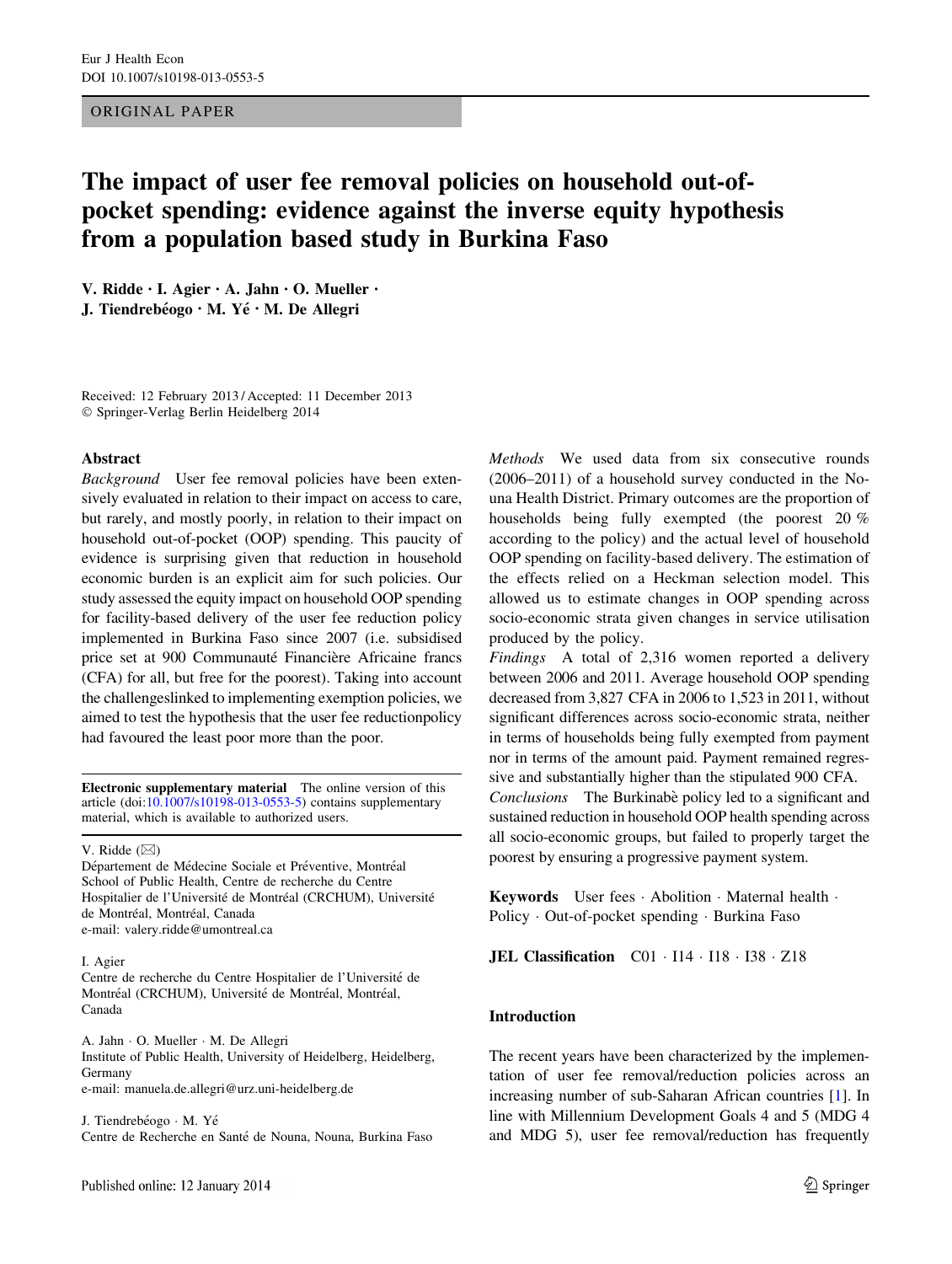targeted maternal care services with the explicit dual objective of increasing access to facility-based delivery, thus contributing to reduce maternal and neonatal mortality, and of decreasing the economic burden imposed on households by the high medical cost of obstetric care [[2–4](#page-8-0)]. Concerns have been raised about the ability of user fee removal/reduction policies to actually benefit all socio-economic groups and not only the least poor [[5\]](#page-8-0), as was observed in earlier community financing policies implemented in the 1990s [\[6](#page-8-0)].

Impact evaluations of user fee removal/reduction policies targeting maternal care have focused almost exclusively on the assessment of the impact in relation to access to care, repeatedly showing that removal/reduction produces significant increases in service utilisation [[1,](#page-8-0) [7](#page-8-0), [8](#page-8-0)]. On the contrary, there is still an extreme paucity of evidence on the impact of user fee abolition on the economic burden faced by households, especially poor households, in spite of the fact that this has also been recognized as an explicit policy aim. Only three studies have attempted to estimate the impact of user fee removal/reduction on household out-of-pocket (OOP) spending for facility-based delivery. One study in Ghana used descriptive analytical techniques to compare OOP spending on delivery and the incidence of catastrophic payments before and after the removal of the relevant fees. The study relied only on two time measurements, one before and one after user fee removal, and on an analytical model that did not take into account the underlying changes in utilisation patterns produced by the policy [[9](#page-8-0)]. One study by the authors described time trends in OOP spending on delivery in Burkina Faso, as the by-product of an analysis centred on assessing the impact of a user fee reduction policy on utilisation of obstetric services [\[10\]](#page-8-0). One additional study, also in Burkina Faso, developed a complex analytical model to estimate the equity impact of the policy on excessive spending for delivery, but did so using only two time measurements and deriving both of them from facility-based samples [[11\]](#page-8-0). By failing to include the non-users in the analytical model, this approach could only produce limited evidence on the equity impact of user fee removal/reduction on household spending. The literature assessing the impact of user fee removal/reduction on OOP spending beyond maternal care services is similarly scant and suffers from exactly the same methodological limitations [[8,](#page-8-0) [12–14](#page-8-0)].

This study attempted to fill this important gap in knowledge by using 6 years of population-based data and developing an analytical model that assessed the equity impact of user fee removal/reduction on household OOP spending for facility-based delivery while taking into explicit account the underlying changes in utilisation patterns produced by the policy. Assessing the equity impact of user fee removal/ reduction on household OOP spending on delivery is essential to value such policies comprehensively, taking into account different dimensions of the effects produced [\[7\]](#page-8-0).

#### **Methods**

#### Study setting

The study took place in the Nouna Health District (NHD), rural Burkina Faso. The district has a population of approximately 311,000 distributed in 300 villages. At the time of the study, the district comprised 25 first-line facilities, Centres de Santé et de Promotion Sociale (CSPS)—24 located in rural areas and one in Nouna town—and one district hospital located in Nouna town. The District does not include any additional private or charity health care facility. Throughout the time of the study, the 25 CSPS in the NHD were equipped and staffed as Basic Emergency Obstetric Care facilities capable of managing uncomplicated deliveries, while only the district hospital was equipped and staffed as a Comprehensive Emergency Obstetric Care facility capable of managing complicated deliveries, including C-sections. A sub-portion of the NHD has been part of a Health and Demographic Surveillance System (HDSS) for over 15 years [[15\]](#page-9-0).

Following national directives, the NHD introduced an 80 % subsidy for facility-based delivery in January 2007 [ $16$ ]. The Burkinabe` policy, which is one of user fee reduction rather than complete removal, has been described in detail elsewhere [\[17](#page-9-0)]. In brief, the policy entails that women are required to pay 20 % of the estimated total cost of delivery, i.e. 900 CFA (Communauté Financière Africaine franc) for an uncomplicated delivery, 1,800 CFA for a complicated delivery and 11,000 CFA for a C-section (US\$1 is equivalent to approximately 535 CFA). The poorest women, i.e. those identified as indigents by social services staff, are supposed to be exempted from any payment. Before 2007, no formal fee exemption scheme was in place at the CSPS level. In the NHD, the policy was implemented at once across all facilities starting on 1 January 2007.

A priori, one would define the user fee reduction policy as an equitable one, given that it entails an explicit provision to exempt the very poor from payment, while asking those who are expected to be able to contribute still to pay a minimum fee. This represents a clear departure from the pre-policy period, which was characterized by full payment of maternal care services across all income groups (no exemption policy in place). Prior research, however, indicated that the exemption policy has not been effectively implemented, because of a lack of information among health care providers and the absence of proper targeting programs, the result being that all women are charged the same amount [[17,](#page-9-0) [18](#page-9-0)]. Therefore, we postulated that the inverse equity hypothesis [[19\]](#page-9-0) could apply in this context, given that the least poor are normally better informed of policy development and have better means to overcome geographical barriers to access. In the light of these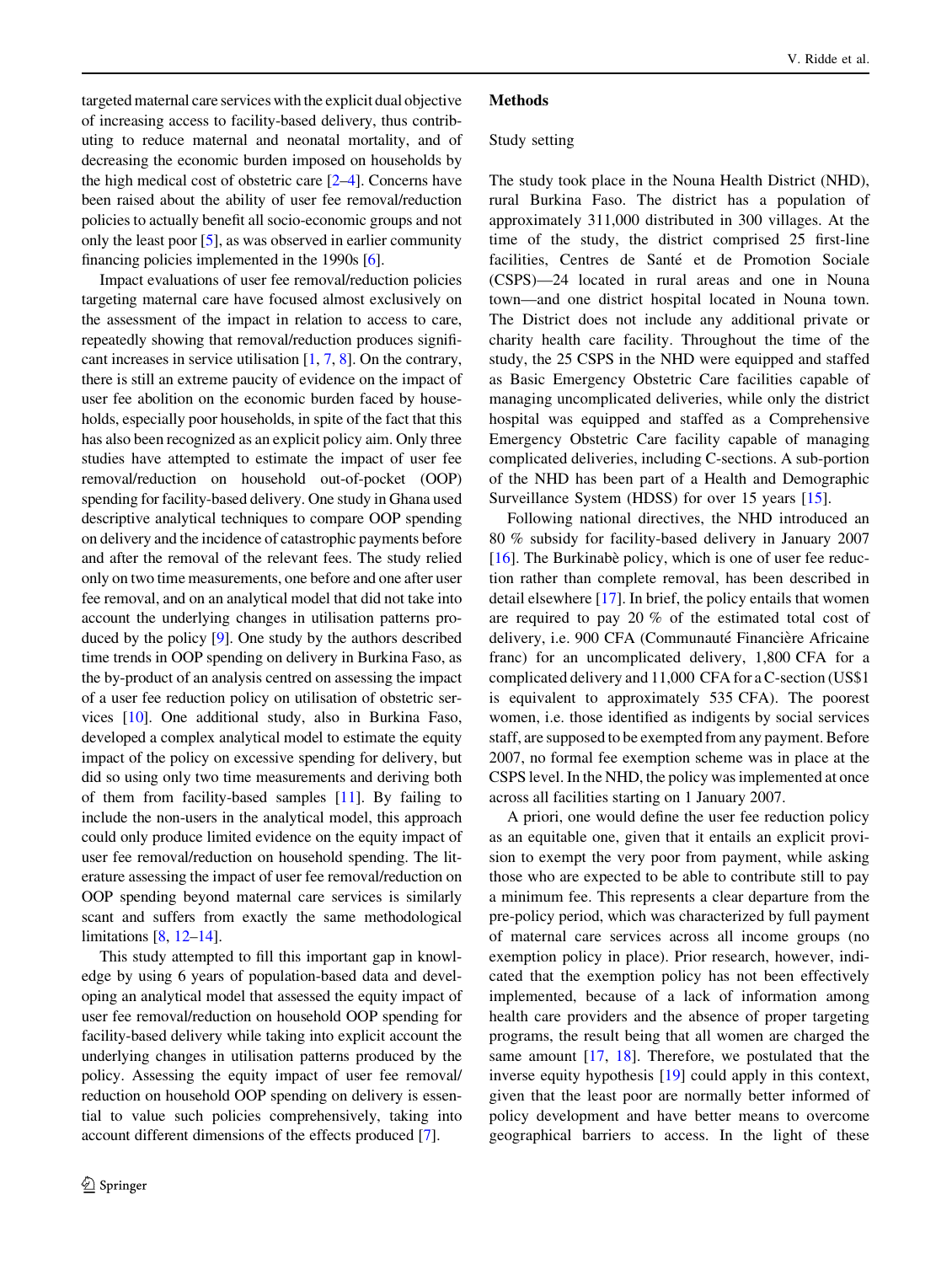contextual elements, we tested the hypothesis that the user fee reduction policy produced greater benefits among the least poor compared to the poorest.

## Data

We used data from six consecutive rounds (2006–2011) of a repeated cross-sectional household survey which was established in the NHD in 2006 with the primary objective of monitoring utilisation and costs of health care services across a range of conditions (malaria, HIV, maternal care, diarrhoea and respiratory-tract infections). Data from previous rounds of the survey has already been used to produce a number of evaluations, including two pertaining to the utilisation of maternal care services [\[20,](#page-9-0) [21\]](#page-9-0). The survey sampling procedures have been described in detail elsewhere [[22\]](#page-9-0). In brief, data was collected from a total of 1,050 households, selected using a three-stage cluster sampling procedure. First, clusters were defined according to the catchment area of each CSPS. Second, two villages in each cluster were selected. Third, 20 households were randomly selected in each village, using modified Expanded Program for Immunization (EPI) sampling procedures [[23](#page-9-0)]. To take into account its larger population, 70 households were selected in Nouna town.

The survey entailed the application of four core modules to assess a household socio-demographic and economic profile and of a series of additional modules to monitor health-seeking behaviour in relation to the conditions listed above. Only information from the four core modules and from the module on maternal care was used for this analysis. All women who had completed a pregnancy in the 12 months prior to the survey date were interviewed on utilisation of facility-based delivery and on associated OOP spending. The sample varied between 316 in 2007 and 435 in 2009. Fluctuations in sample size across the years are the natural consequences of small fluctuations in fertility rates in the study region. Since the survey was not developed to target exclusively pregnant women, small fluctuations in sample size across years are inevitable.

Given that information on the utilisation of maternal care services was collected ex post, the survey captured information on 2 years before (2006 and 2007) and 4 years after (2008–2011) the introduction of the user fee reduction policy. It is possible, however, that a few deliveries recorded in the 2007 round of the survey had already benefitted from the policy, because this round took place exactly at the time when the policy was being implemented in the district.

#### Analytical approach

The assessment of the equity impact of the user fee reduction policy on household OOP spending for facilitybased delivery followed a sequential approach.

First, descriptive statistics were used to estimate the proportion of women who over the years had not been charged for a facility-based delivery. Estimates were computed separately for each socio-economic quintile with the aim of verifying whether exemptions had properly targeted the poorest women. One way analysis of variance (ANOVA) was used to test whether the proportion of exempted women varied across quintiles.

Second, data were pooled together across survey years to estimate determinants of household OOP spending for facility-based delivery using a linear regression model. The outcome variable was defined as the actual amount of OOP spending reported by the women (and their households) who delivered at a facility, including women who had been fully exempted from payment. Since the governmental policy targeted exclusively medical costs at point of use and did not include any provision to cover travel costs from home to the CSPS, the expenditure variable included in this study referred exclusively to household OOP spending on direct medical costs at the point of use.

A Heckman estimation model, rather than a standard linear regression, was used to estimate the association between a given set of independent variables and the outcome of interest, i.e. OOP spending for facility-based delivery. Through the application of a two-stage regression, the Heckman model allowed one to compute the estimation while taking into explicit consideration selfselection into the sample, i.e. the fact that expenditure could only be observed for those women who had decided to deliver in a health facility in the first place [\[24](#page-9-0)].

OOP spending for facility-based delivery was modelled as

Spent<sub>i</sub> =  $x_i b_i + u_{1i}$  (primary equation)

provided that facility-based delivery occurred only if

 $z_i b_z + x_i b_2 + u_{2i} > 0$  (selection equation)

where Spent<sub>i</sub> is the OOP spending for women i,  $x_i$  are the attributes of woman i,  $b_1$  and  $b_2$  are the coefficients associated with these attributes in the primary and secondary equation, respectively,  $z_i$  is the selection instrument (namely the distance to the referral CSPS) and  $b<sub>z</sub>$  is the coefficient associated with this instrument

and

 $u_1 \sim N(0, \sigma)$  and  $u_2 \sim N(0, 1)$  and corr $(u_1, u_2) = \rho$ 

Had residuals been unrelated ( $\rho = 0$ ), the selection equation and regression equation could have been estimated separately.

To test the hypothesis that the policy had produced a significant reduction in the amount of OOP spending, dummy variables for each survey year were entered into the model. Those reflected the time period prior to the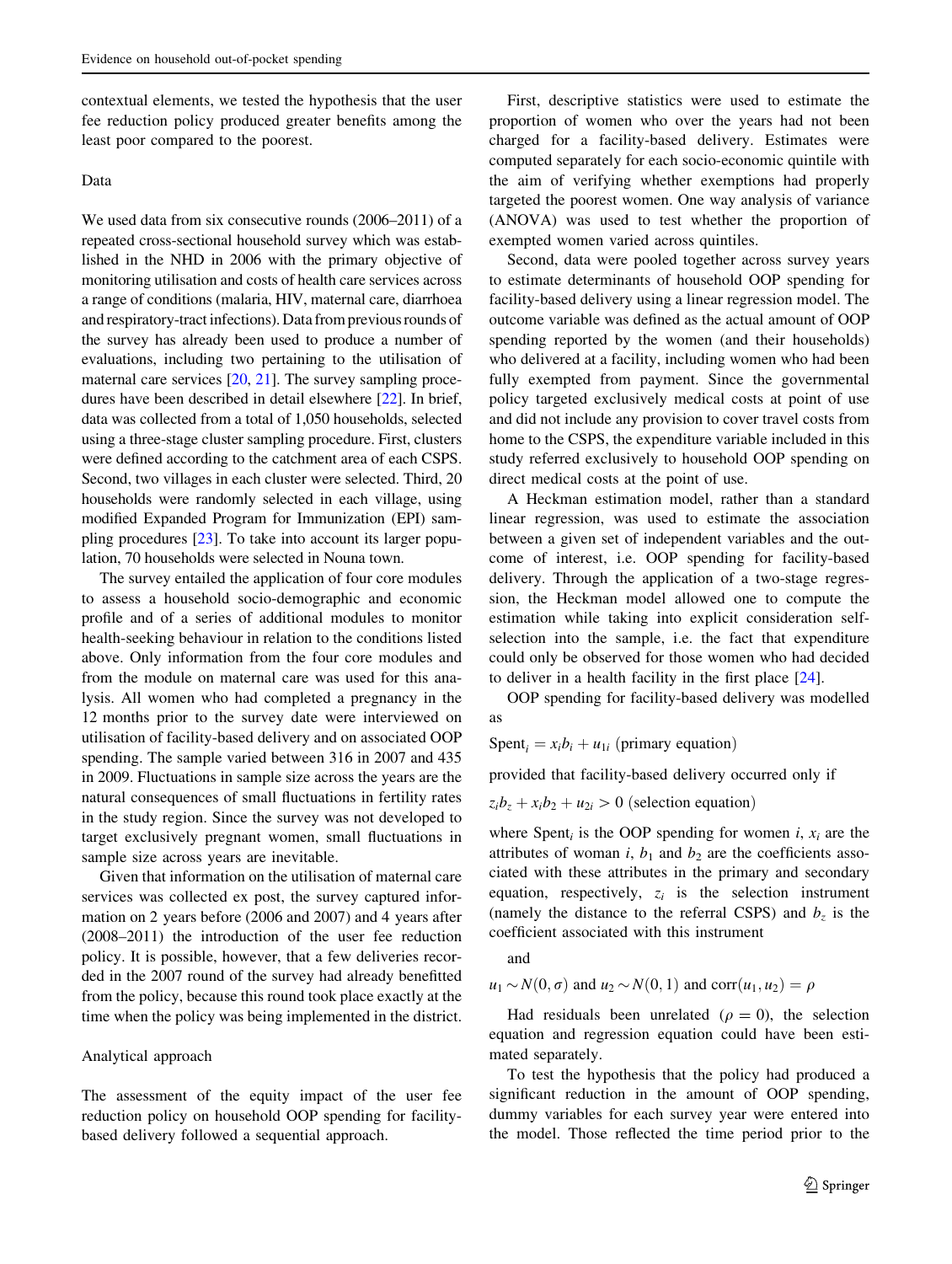implementation of the policy (2006 and 2007) and the time period following the implementation of the policy (2008–2011). Time dummy variables were also included in the selection model to account for the fact that utilisation patterns themselves had changed over time as a result of the new policy, implicitly affecting the level of expenditure observed in the primary regression.

To verify whether the policy had produced equitable effects, i.e. reducing OOP spending progressively across socio-economic groups, the model tested whether the policy had affected spending on facility-based delivery differently across women of different socio-economic status. This was achieved by including in the model a series of interaction terms between socio-economic status and each survey year. This approach tested whether time (i.e. survey year) modified the relationship between socio-economic status (wealth) and household OOP spending. Had the policy been successful in producing progressive reductions in OOP spending, the coefficients of the interaction terms should have been increasingly larger (and positive) and statistically significant, indicating that the least poor had come to pay proportionally more than the poorest as a result of user fee reduction and successful indigent targeting.

The specification of a Heckman sample selection model relied on the identification of an adequate instrument supposed to have an effect on the propensity to deliver in a health facility, but no effect on the actual level of expenditure. Distance to the referral CSPS was chosen as such an instrument. From a conceptual point of view, the choice of the instrument was justified by the hypothesis that distance influenced the decision to deliver in a health facility, but not the level of expenditure at the point of use. Previous work in the study region as well as elsewhere in Burkina Faso confirmed the relevance of this theoretical assumption  $[10]$  $[10]$ . In addition, to verify the validity of the theoretical assumption, two independent models were run to test the association between distance and both facility-based delivery and OOP spending. The results of the models confirmed the theoretical assumption that distance influenced the choice to deliver in a health facility, but not the related expenditure on medical care (data not shown, but available upon request).

The independence of the equation residuals ( $\rho = 0$ ) was tested using a Wald test. The test confirmed that the correlation coefficient  $\rho$  was statistically different from zero, indicating that sample-selection, i.e. that women who delivered in a facility remained different from women who did not deliver in a facility across survey years, was indeed important and ought to be taken into account when estimating the model.

Robust standard errors were estimated to take into account the fact that women were clustered in households, thus violating the independence of observations assumption.

Table 1 Variables and their measurements

| Variables                      | Measurement                                                                              |  |  |  |
|--------------------------------|------------------------------------------------------------------------------------------|--|--|--|
| Out-of-pocket<br>spending      | Continuous variable                                                                      |  |  |  |
| Facility-based                 | $0 =$ Non-facility-based delivery                                                        |  |  |  |
| delivery                       | $1 =$ Facility-based delivery                                                            |  |  |  |
| Year                           | 5 Dummy variables for year 2007–2011 holding<br>2006 as the reference                    |  |  |  |
| Household wealth               | Used as continuous index in regression model                                             |  |  |  |
|                                | Categorized into quintiles $(1 =$ poorest;<br>$5 =$ least poor) for descriptive analysis |  |  |  |
| Hospital delivery              | $0 =$ CSPS delivery                                                                      |  |  |  |
|                                | $1 =$ District hospital delivery                                                         |  |  |  |
| Household size                 | Number of people living in the household                                                 |  |  |  |
| Parity                         | Number of pregnancies experienced by the<br>woman                                        |  |  |  |
| Distance to health<br>facility | Kilometres to the referral CSPS                                                          |  |  |  |
| <b>HDSS</b>                    | $0 =$ No HDSS village                                                                    |  |  |  |
|                                | $1 =$ HDSS village                                                                       |  |  |  |
| Literacy                       | $0 =$ Illiterate woman (cannot read and write)                                           |  |  |  |
|                                | $1 =$ Literate woman (can read and write)                                                |  |  |  |
| Woman's marital                | $0 =$ Other                                                                              |  |  |  |
| status                         | $1 =$ Polygamous marriage                                                                |  |  |  |

## Variables and their measurement

Table 1 lists all the explanatory variables included in the model (except the interaction terms) to control for any available source of confounding. The variables are mostly self-explanatory. In line with prior research by the authors [\[10](#page-8-0), [21\]](#page-9-0), standard procedures applying principal component analysis were used to estimate a household wealth index using a combination of housing infrastructure (i.e. roof material, toilet type, electricity availability, water type and people per room) and durable assets (television, radio, motorbike, bicycle, telephone, cart and plough) [[25\]](#page-9-0).

#### Ethical statement

The study obtained ethical clearance from both the Ethical Commission of the Faculty of Medicine of the University of Heidelberg and the Nouna Ethical Committee, as part of a large collaborative study, SFB 544 project D4, funded by the German Research Society.

### Results

Table [2](#page-4-0) reports descriptive statistics for the pooled sample of 2,316 women who reported a delivery between 2006 and 2011. Women who delivered in a facility were more likely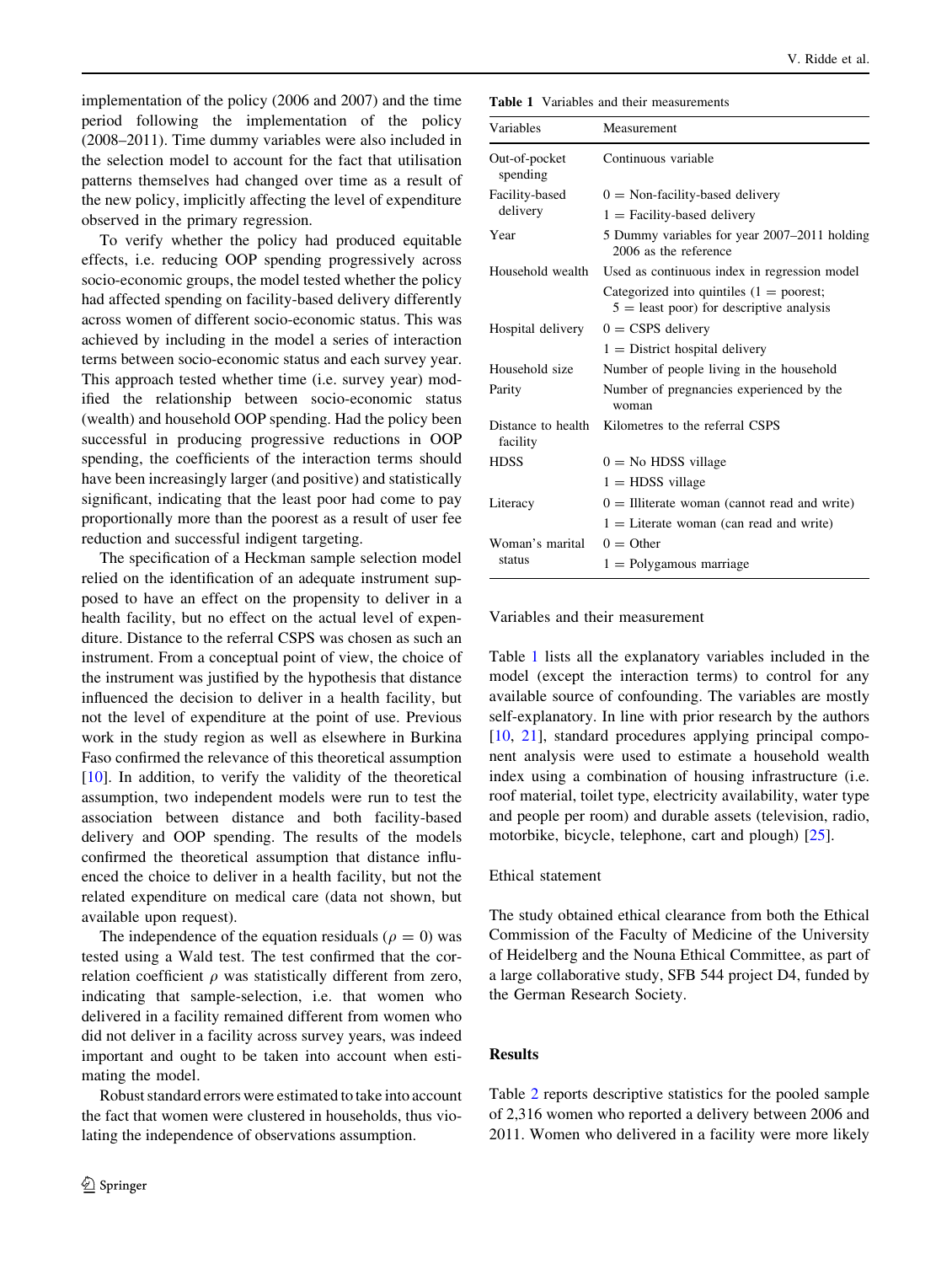|                             | Reported deliveries<br>$(N = 2,316)$ |        | Non-facility-based deliveries<br>$(N = 677)$ |        | Facility-based deliveries<br>$(N = 1,639)$ |        | $t$ test <sup>b</sup> |
|-----------------------------|--------------------------------------|--------|----------------------------------------------|--------|--------------------------------------------|--------|-----------------------|
|                             | Mean                                 | SD     | Mean                                         | SD     | Mean                                       | SD     |                       |
| Household wealth            | 0.220                                | 0.973  | $-0.055$                                     | 0.830  | 0.334                                      | 1.004  | ***                   |
| Hospital delivery           | NA                                   | NA     | NA                                           | NA     | 0.054                                      | 0.227  |                       |
| Household size              | 14.642                               | 10.609 | 14.106                                       | 11.357 | 14.863                                     | 10.279 | *                     |
| Parity <sup>a</sup>         | 4.038                                | 2.528  | 4.325                                        | 2.606  | 3.919                                      | 2.486  | ***                   |
| Distance to health facility | 4.697                                | 5.406  | 8.747                                        | 5.132  | 3.024                                      | 4.566  | ***                   |
|                             | $\boldsymbol{N}$                     | $\%$   | $\boldsymbol{N}$                             | $\%$   | $\boldsymbol{N}$                           | $\%$   |                       |
| <b>HDSS</b>                 |                                      |        |                                              |        |                                            |        |                       |
| No HDSS village             | 1,664                                | 71.85  | 506                                          | 74.74  | 1,158                                      | 70.65  | $**$                  |
| HDSS village                | 652                                  | 28.15  | 171                                          | 25.26  | 481                                        | 29.35  |                       |
| Literacy                    |                                      |        |                                              |        |                                            |        |                       |
| Illiterate woman            | 2,032                                | 87.74  | 626                                          | 92.47  | 1,406                                      | 85.78  | ***                   |
| Literate woman              | 284                                  | 12.26  | 51                                           | 7.53   | 233                                        | 14.22  |                       |
| Woman's marital status      |                                      |        |                                              |        |                                            |        |                       |
| Other                       | 1,726                                | 74.53  | 502                                          | 74.15  | 1,224                                      | 74.68  |                       |
| Polygamous marriage         | 590                                  | 25.47  | 175                                          | 25.85  | 415                                        | 25.32  |                       |

<span id="page-4-0"></span>Table 2 Descriptive sample statistics for explanatory variables

\* Significant at the 10 % level, \*\* significant at the 5 % level, \*\*\* significant at the 1 % level

<sup>a</sup>  $N = 2.315$  for reported deliveries,  $N = 1.638$  for facility-based deliveries

 $<sup>b</sup>$  Student t test for mean comparison between non-facility-based deliveries and facility-based deliveries</sup>

to be literate, less poor, to have experienced fewer pregnancies and to reside in an HDSS village and at a smaller distance from the referral CSPS. Note that only 5.4 % of all facility-based deliveries were hospital-based, indicating that close to 95 % of all facility-based deliveries occurred in a first-line health centre (CSPS).

As the value of the wealth index is not informative per se, Supplementary Fig. 1 shows its distribution separately for women who delivered in a health facility and women who did not. A higher concentration towards the lower bound among women who did not deliver in a health facility indicates that women who did not deliver in health facility were poorer that the ones who did.

The proportion of women who delivered in a facility increased significantly from 48.9 % in 2006 to 90.3 % in 2011 while the average amount paid decreased significantly from 3,827 CFA in 2006 to 1,523 in 2011 (Table 3).

Nevertheless, the proportion of women fully exempted from payment increased from 3 % before the policy was implemented (2006–2007) to 8.5 % after the policy was implemented (2008–2011), with a peak of 18.4 % in 2009 (Table 3). Table [4](#page-5-0) presents full exemption by wealth quintile (data not shown by year given low numbers). No significant differences in the share of fully exempted women across wealth quintiles could be observed either before or after the policy implementation. Still, after user fee removal was introduced, a total of 10 % of all women Table 3 Facility-based delivery, exemption, and out-of-pocket spending

|                                                                    | 2006  | 2007  | 2008  | 2009  | 2010  | 2011  |
|--------------------------------------------------------------------|-------|-------|-------|-------|-------|-------|
| N (overall)                                                        | 366   | 316   | 432   | 435   | 385   | 383   |
| % Facility-based<br>delivery                                       | 48.9  | 57.6  | 67.8  | 72.4  | 84.4  | 90.3  |
| % Exempted from<br>payment (given<br>facility-based<br>delivery)   | 3.3   | 2.7   | 1.7   | 18.4  | 11.7  | 2.3   |
| Average amount<br>paid for facility-<br>based delivery (in<br>CFA) | 3.827 | 3.329 | 1.541 | 1.418 | 1.297 | 1.523 |

categorized by our study to belong to the poorest quintile were fully exempted from payment compared to a prior 0 %. Note that since the wealth index calculation was based on the entire sample of 1,050 households included in the survey, wealth quintiles do not contain, and they do not need to contain, 20 % of the sub-sample relevant for this study.

Figure [1](#page-5-0) describes how all wealth quintiles experienced the same decrease in OOP spending. The  $F$  test performed through the ANOVA suggested that OOP spending did not differ significantly across quintiles in any given year (Fig. [1\)](#page-5-0).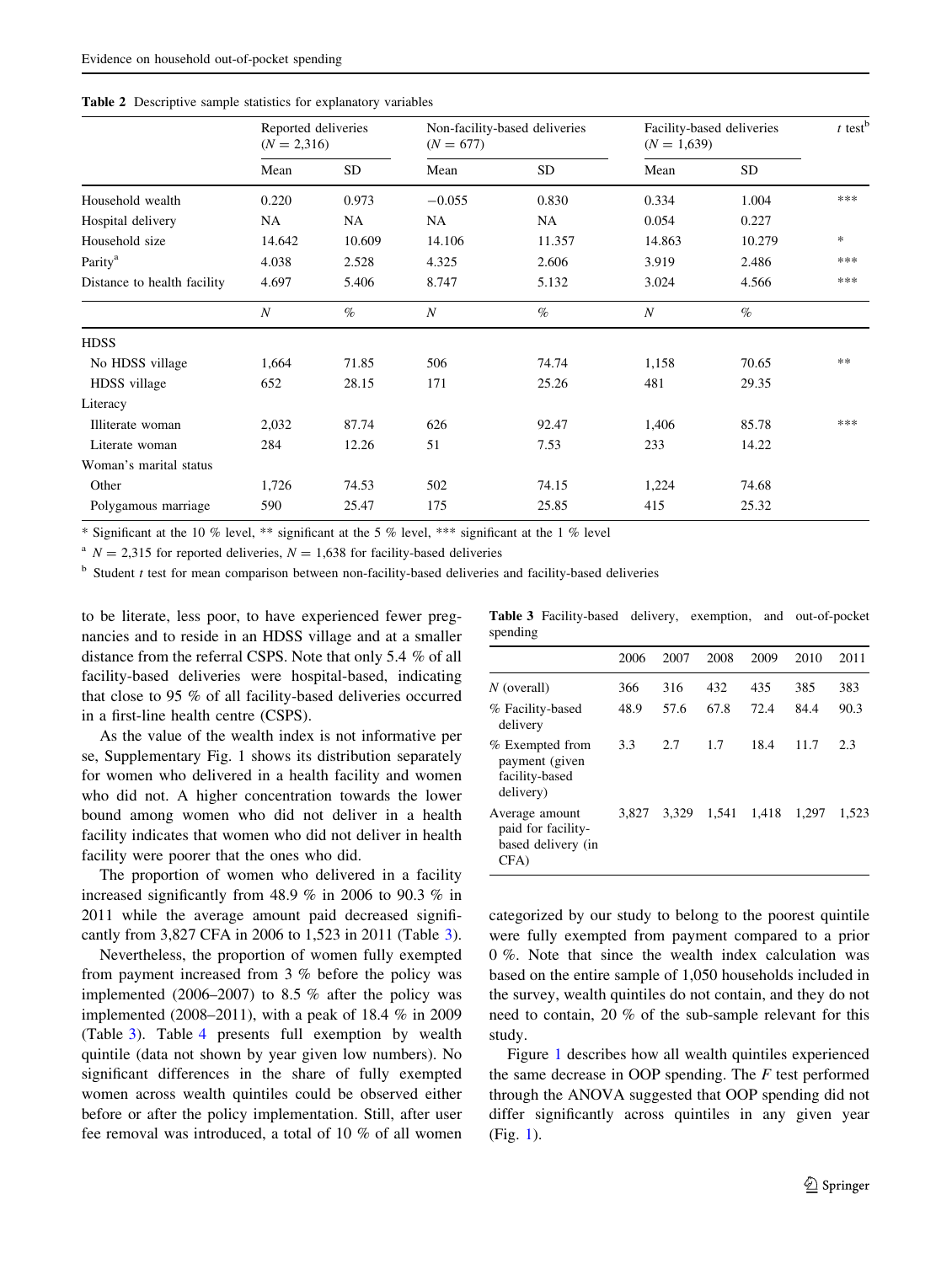Household wealth Pre-intervention share of fully exempted women Post-intervention share of fully exempted women Mean  $SD$   $N$  Mean  $SD$   $N$ 1st quintile (poorest) 0 0 0 39 0.1071 0.3104 140 2nd quintile **0.0370** 0.1906 54 0.0455 0.2088 198 3rd quintile **0.0152** 0.1231 66 0.0962 0.2955 239 4th quintile **0.0337** 0.1815 89 0.0742 0.2625 310 5th quintile (wealthiest)  $0.0442$  0.2066 113 0.0994 0.2997 392 Total 0.0305 0.1721 361 0.0852 0.2793 1,279 Analysis of variance SS df MS SS df MS Between groups 0.0764 4 0.0191 0.5269 4 0.1317 Within groups 10.5884 356 0.0297 99.1838 1,274 0.0778 Total 10.6648 360 0.0296 99.7107 1,278 0.0780

<span id="page-5-0"></span>Table 4 Share of exempted women (given facility-based delivery) by household wealth quintiles

Fisher test (equal means): Prob >  $F = 0.6327$ ;  $F = 0.64$ , Prob >  $F = 0.1494$ ;  $F = 1.69$ 

Bartlett's test (equal var.):  $\chi^2(3) = 19.6047$ ; Prob >  $\chi^2 = 0.000$ ,  $\chi^2(4) = 38.8872$ ; Prob >  $\chi^2 = 0.000$ 



Fig. 1 Average out-of-pocket spending for facility-based delivery by socio-economic quintiles

Table [5](#page-6-0) reports the estimated coefficients of both the primary regression equation and the selection equation, confirming the descriptive estimates from Fig. 1. Compared to 2006, all other things being equal, household OOP spending on facility-based delivery significantly decreased by 1,678 CFA in 2008, by 1,662 CFA in 2009, by 1,314 CFA in 2010 and by 948.5 CFA in 2011. No significant differences in OOP spending were identified between 2006 and 2007. The fact that all coefficients for the interaction terms remained insignificant indicates that the user fee reduction policy was neutral with respect to equity, i.e. household OOP spending decreased for all socio-economic strata alike. Likewise, the amount paid did not change in relation to wealth. Having experienced a hospital delivery and residing in an HDSS village both induced significantly higher OOP, while higher parity induced lower OOP spending on facility-based delivery.

The results of the selection equation confirmed the existence of selection bias at the level of the decision to deliver in a health care facility in the first place. Confirming prior work by the authors on a shorter observation period and using a simpler analytical approach [[10,](#page-8-0) [21\]](#page-9-0), the results of the selection equation indicated that over the years the number of women who delivered in a facility increased significantly and was neutral with respect to equity, i.e. the increase was the same across all socioeconomic strata. Furthermore, the results of the selection equation indicated that distance continued to act as a deterrent to deliver in a facility, while residing in a HDSS village and being literate favoured it.

## Discussion

To our knowledge, this is the first study that assessed the impact and specifically the equity impact of a user fee removal/reduction policy on household OOP spending for facility-based delivery, taking into explicit account the selection bias relevant when modelling expenditure data [\[26](#page-9-0), [27](#page-9-0)]. Both the econometric theory and its practice postulate that accurate modelling of expenditure data is only possible when selection bias is accounted for, since expenditure data is only observed for those who decide to use health care services in the first place [\[28](#page-9-0)]. This postulation rests on the assumption, amply confirmed by the empirical literature [\[26](#page-9-0), [29–31](#page-9-0)], that important observable and non-observable differences are very likely to exist between those who use and those who do not use services. Failing to include these differences in the model can result in biased coefficient estimation, leading to the formulation of potentially erroneous policy recommendations.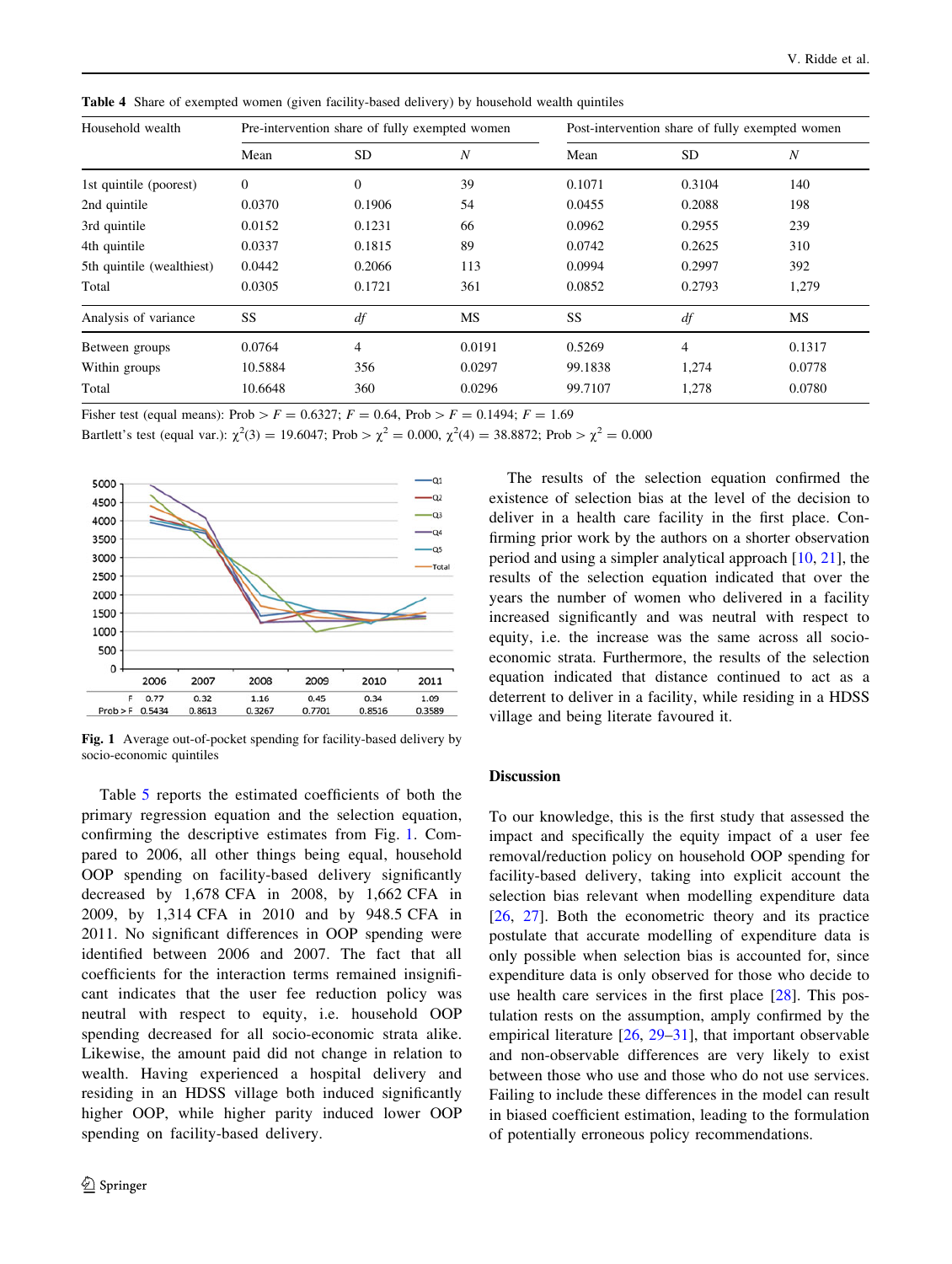<span id="page-6-0"></span>

|  |  | <b>Table 5</b> Estimated coefficients: Heckman selection model |  |  |  |
|--|--|----------------------------------------------------------------|--|--|--|
|--|--|----------------------------------------------------------------|--|--|--|

| Variables (reference where needed)    | Out-of-pocket spending (primary eqn.) |         | Facility-based delivery (selection eqn.) |            |  |
|---------------------------------------|---------------------------------------|---------|------------------------------------------|------------|--|
|                                       | Coeff.                                | $SE^a$  | Coeff.                                   | $\rm SE^a$ |  |
| Year (2006)                           |                                       |         |                                          |            |  |
| 2007                                  | $-434.3$                              | (280.9) | $0.210*$                                 | (0.113)    |  |
| 2008                                  | $-1,678***$                           | (356.1) | $0.304***$                               | (0.110)    |  |
| 2009                                  | $-1,662***$                           | (309.0) | $0.411***$                               | (0.125)    |  |
| 2010                                  | $-1,314***$                           | (312.6) | $0.717***$                               | (0.164)    |  |
| 2011                                  | $-948.5***$                           | (346.5) | $0.896***$                               | (0.182)    |  |
| Household wealth                      | 23.55                                 | (188.4) | $0.220**$                                | (0.0954)   |  |
| Interaction (HH wealth $\times$ 2006) |                                       |         |                                          |            |  |
| Household wealth $\times$ 2007        | 314.8                                 | (260.5) | 0.0832                                   | (0.122)    |  |
| Household wealth $\times$ 2008        | 393.2                                 | (248.2) | $-0.0424$                                | (0.118)    |  |
| Household wealth $\times$ 2009        | 94.62                                 | (235.6) | $-0.148$                                 | (0.118)    |  |
| Household wealth $\times$ 2010        | 155.0                                 | (212.5) | $-0.0426$                                | (0.119)    |  |
| Household wealth $\times$ 2011        | 309.8                                 | (231.0) | $-0.0625$                                | (0.126)    |  |
| Household size                        | $-6.035$                              | (5.731) | $-0.00249$                               | (0.00284)  |  |
| Hospital delivery                     | 1,383***                              | (426.4) |                                          |            |  |
| Parity                                | $-67.36**$                            | (27.71) | $-0.0195*$                               | (0.0113)   |  |
| Distance to health facility           |                                       |         | $-0.0529***$                             | (0.0148)   |  |
| HDSS village (no HDSS village)        |                                       |         |                                          |            |  |
| HDSS village                          | 309.4**                               | (151.5) | $0.164**$                                | (0.0722)   |  |
| Literacy (illiterate woman)           |                                       |         |                                          |            |  |
| Literate woman                        | 192.3                                 | (232.6) | $0.216**$                                | (0.104)    |  |
| Woman's marital status (other)        |                                       |         |                                          |            |  |
| Polygamous marriage                   | $-87.42$                              | (117.4) | $-0.109*$                                | (0.0621)   |  |
| Constant                              | 2,287***                              | (367.9) | $0.322***$                               | (0.124)    |  |
| Observations                          | 1,638                                 |         | 2,315                                    |            |  |
| Wald                                  | 139.5                                 |         |                                          |            |  |
| $p$ value                             | 0.000                                 |         |                                          |            |  |
| $\boldsymbol{P}$                      | 0.952                                 |         |                                          |            |  |
| Wald test ( $\rho = 0$ )              | 45.05                                 |         |                                          |            |  |
| $p$ value                             | 0.000                                 |         |                                          |            |  |

\*\*\* Significant at 1 %, \*\* significant at 5 %, \* significant at 10 %

<sup>a</sup> Robust SE adjusted for household clusters

With specific reference to the estimation of the impact of user fee removal on household OOP spending, failing to take into account selection bias, as has been the case in prior studies [[9,](#page-8-0) [11](#page-8-0)], implicitly entails not taking into account the changes in health service utilisation produced by the policy. User fee removal/reduction has two objectives: on the one hand, to increase access to care; on the other hand, to reduce household OOP spending on relevant health services [[32\]](#page-9-0). Modelling its effects on the second objective without taking into explicit consideration the effects already produced on the first one, represents not only a violation of econometric principles [[28\]](#page-9-0), but also appears incoherent with the policy rationale itself [\[16](#page-9-0)]. Confirming the existence of important differences between women who delivered in a facility and women who did not (across survey years), the results of this study further legitimated the analytical decisions made a priori by the study team.

The more robust estimation model applied by this study corroborated evidence from prior assessments [[9–11\]](#page-8-0) and confirmed that user fee removal was applied effectively to reduce household OOP spending on facility-based delivery. Given that Burkina Faso is one of the poorest countries in the world with an estimated gross domestic product (GDP) based on purchasing power parity (PPP) per capita of US\$1,300 ([http://databank.worldbank.org\)](http://databank.worldbank.org), these results are especially noteworthy given that they are the product of an internally driven policy fully funded by the Burkinabè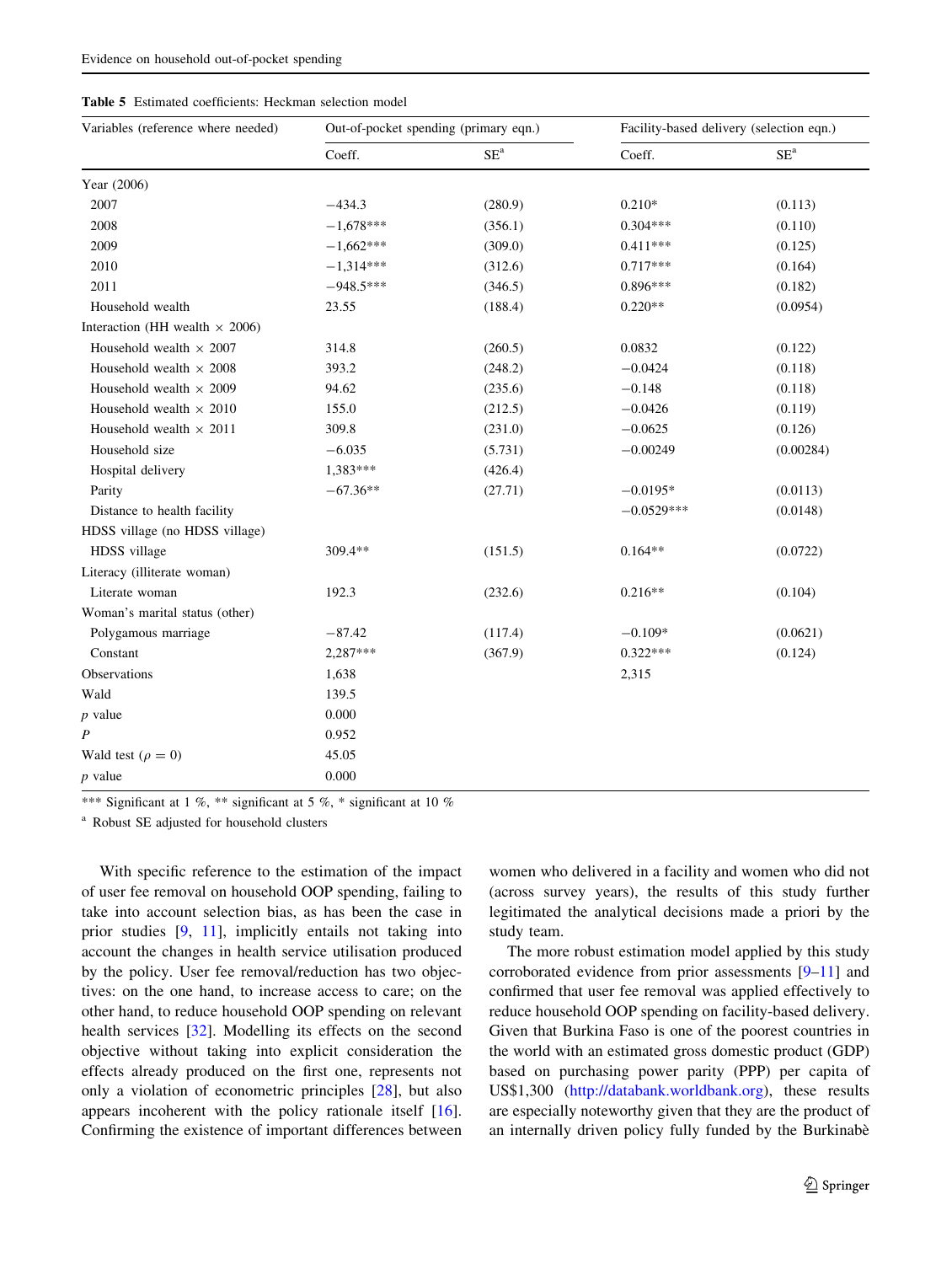state and applied nationwide [[17\]](#page-9-0). Previous reports of similar effects were mostly based on the experience of localized non-governmental organisation (NGO)-supported projects [\[32](#page-9-0), [33](#page-9-0)].

In addition, contrary to fears expressed by some observers [[5\]](#page-8-0), this reduction in household OOP spending was not achieved at the expense of the poorest. Household OOP spending was observed to decrease evenly across socio-economic groups, indicating that once the decision to use services was made, the policy offered equal financial protection to all households alike. To some extent, inequalities were reduced as an increasing number of poor women were fully exempted from payment. Although the results of this study indicated that exemption targeting was not as effective as it should have been (no significant differences across wealth quintiles in the share of fully exempted women), comparing the years before to the years after the policy implementation suggested that the increase in the proportion of women fully exempted from payment was most pronounced, although not significant, among the poorest. Still, only 10 % of women identified as poorest by our survey were fully exempted from payment, indicating that the policy clearly fell short of protecting the most vulnerable.

This study also confirmed that average payments at point of use remained substantially higher than the 900 CFA stipulated by national directives [\[16](#page-9-0)]. Moreover, not having observed any significant difference in the average amount paid at point of use indicated that payments remained regressive. This result was to be expected given that the policy introduced one single reduced rate for all socio-economic groups without taking into account the household capacity to pay. The fact that across the years, payments did not differ significantly across wealth quintiles may appear surprising and call into question the specification of the index measure. As with all index measures, we cannot exclude that our composite measure of socio-economic status may misclassify some individuals. At the same time, however, having used this same measure in several prior analyses based on the data set (the measure is computed at the household level for all households included in the data set and not for the pregnant women alone [\[10](#page-8-0), [20](#page-9-0), [21\]](#page-9-0)) and always having identified an effect of socio-economic status on the outcome of interest (also in the first part model of the analysis presented in this paper), we tend to trust that the observed effect closely represents the reality of OOP payments for delivery in the study area. From a theoretical perspective, one could justify the fact that in all years, OOP payments for delivery did not differ substantially across socio-economic groups in relation to the fact that care available for delivery services in the area is quite standard. Given the rural context and the absence of alternative private obstetric care providers,

there was never the option for the least poor to purchase services additional to ones provided as standard care during a delivery. Still, socio-economic status does represent a barrier to access, given that utilisation rates are lowest among the poorest. It is among users of care that the policy produced an egalitarian effect in terms of OOP payments, not on the entire sample of women included in the study.

The policy, however, could have been more equitable if its implementation fidelity had been respected [[34\]](#page-9-0), i.e. if full exemptions had properly targeted the poorest 20 %. This implementation gap appears to be a recurrent problem in policies that remove/reduce user fees and was observed in Senegal, Sudan, Niger and Burkina Faso [[18,](#page-9-0) [35–38](#page-9-0)]. Specific to Burkina Faso, the political mandate to exempt the poorest from the remaining fee (i.e. 900 CFA) was not followed up with specific measures. This experience replicates earlier experiences both from Burkina Faso [[39\]](#page-9-0) and from other African settings [\[40](#page-9-0)], combining reduced fees with targeted exemptions for the poorest, and suggests that while combining the two may appear conceptually appropriate, the measure is probably too complicated to implement. This may largely explain why other African countries that have embarked on similar policies, following African Union and UN agency recommendations [\[3](#page-8-0), [41](#page-9-0)], have chosen to remove point-of-service user fees for deliveries for all women alike. A recent multi-country study has shown that the countries that acted most quickly to improve coverage for facility-based deliveries for all were also those that were able to reduce inequalities the most [\[42\]](#page-9-0), thereby refuting the inverse equity hypothesis [\[19](#page-9-0)].

Two important methodological considerations ought to be made in the light of the analysis presented in this manuscript. First, the wealth index, building on a factorial analysis of household asset distribution, is unlikely to perfectly rank households according to their wealth and might have led to misclassification of some women across quintiles. Moreover, since no specific provision was made to assist health providers in the identification of the poorest (and social service staff are not available at CSPS level where 95 % of the delivery are done), it is also likely that external measures such as the asset-based composite used in this study capture dimensions of poverty different from those taken into account by those implementing the program [[43\]](#page-9-0). Still, since the same measure of wealth was applied across the 6 years of analysis (but computed independently for each observation year), the interpretation of the results is based on comparative, rather than absolute, values before and after the intervention was implemented. In addition, it ought to be noted that results are robust to alternative ways of estimating household wealth like monetary measurement corrected by inflation (data not shown, but available upon request). Second, one must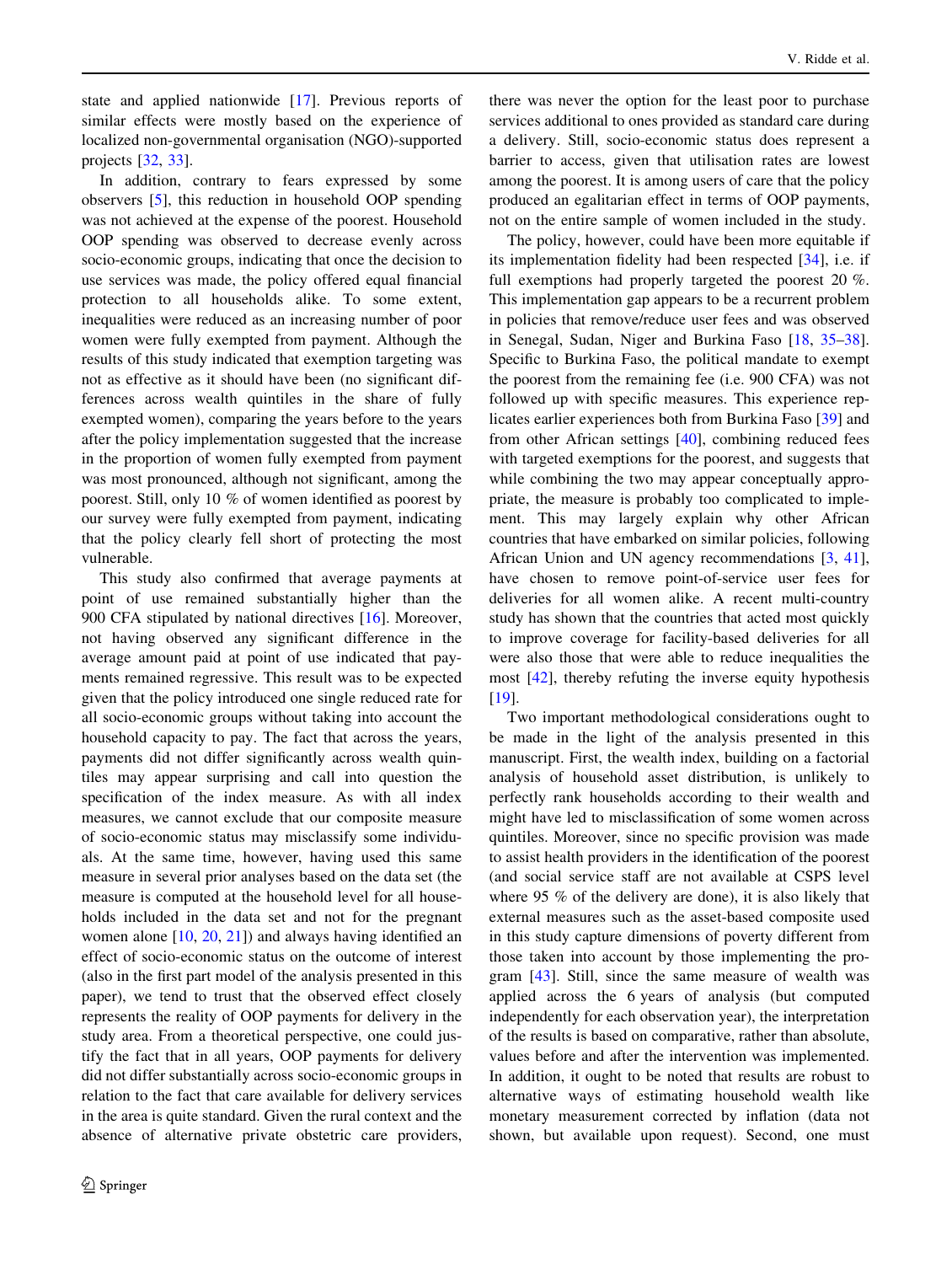<span id="page-8-0"></span>consider that the recall of expenditure figures is likely to have suffered from recall bias. Still, having interviewed women on a yearly basis, we trust to have kept such recall bias to a minimum and, at the very least, consistent across survey rounds.

Beyond its focus on household OOP spending, this study also confirmed (through the selection equation) prior evidence [8, [44](#page-9-0), [45\]](#page-9-0) on the impact of user fees removal/reduction on utilisation of formal delivery services which benefit all women and was not captured by the wealthier. Still, in line with prior evidence  $[8, 44, 45]$  $[8, 44, 45]$  $[8, 44, 45]$  $[8, 44, 45]$  $[8, 44, 45]$ , it also highlighted how households' financial capacity and distance to health care facilities still seriously hindered some women from benefitting from the policy. Similarly, our study indicated that living in an HDSS area represents a clear benefit in terms of health service utilisation. This effect has been documented before in the study area in relation to the utilisation of malaria services [\[20](#page-9-0)]. Further qualitative inquiry is needed, however, to understand whether the effect is due to improved service delivery (given that providers are aware of being "observed") or better health awareness among the community, as a positive externality resulting from being included in continuous population and health monitoring.

Finally, the results of our study also confirm the major progress made in Burkina Faso in relation to utilisation of delivery services in comparison to neighbouring countries in West Africa. For instance, in Niger, where women still pay the full cost of deliver, only 18 % of all births take place in a facility [\[46](#page-9-0)]. In Ghana, where delivery care has been free at point of use since 2008, nearly 60 % of all women in the poorest quintile continued to deliver at home as of the end of 2009 [[47\]](#page-9-0). In spite of all its imperfections and difficulties, one needs to clearly acknowledge the relative success of the Burkinabè policy aimed at increasing use of facility-based delivery.

## **Conclusion**

Increasing facility-based coverage requires action on at least three fronts: extending coverage to larger populations, reducing OOP health spending and increasing the range of services on offer to respond to population needs [[48\]](#page-9-0). With respect to maternal care, and specifically to delivery care, Burkina Faso has made major investments in the two first areas. Coverage of facility-based deliveries has increased remarkably, contributing to the fight against maternal mortality [4], and OOP has decreased dramatically, increasing household financing protection in the fight against poverty. To move toward universal coverage of deliveries, however, more remains to be done, particularly the complete removal of point-of-service user fees for deliveries to increase coverage further and strive for true equity [\[44](#page-9-0)]. At the same time, action is needed in the third area regarding both quality and availability of services, since parallel studies indicate that they are still below the necessary standards of care [\[49](#page-9-0)]. Finally, the state must ensure better governance of the policy, both to improve implementation fidelity [\[36](#page-9-0), [50\]](#page-9-0) and especially to ensure that means will be in place to maintain the policy beyond 2015, as its financial sustainability is not yet assured.

## References

- 1. Ridde, V., Morestin, F.: A scoping review of the literature on the abolition of user fees in health care services in Africa. Health Policy Plan 26(1), 1–11 (2011)
- 2. Rodin, J., De Ferranti, D.: Universal health coverage: the third global health transition? Lancet 380, 861–862 (2012)
- 3. Sambo, L., Kirigia, J., Ki-Zerbo, G.: Perceptions and viewpoints on proceedings of the Fifteenth Assembly of Heads of State and Government of the African Union Debate on Maternal, Newborn and Child Health and Development, 25–27 July 2010, Kampala Uganda. BMC Proc. 5(Suppl 5), S1 (2011)
- 4. De Brouwere, V., Richard, F., Witter, S.: Access to maternal and perinatal health services: lessons fromsuccessful and less successful examples of improving access to safe delivery and care of thenewborn. Trop. Med. Int. Health 15(8), 901–909 (2010)
- 5. Gwatkin, D.: Ergo: universal health coverage: friend or foe of health equity? Lancet 377(9784), 2160–2161 (2011)
- 6. Castro-Leal, F., Dayton, J., Demery, L., Mehra, K.: Public spending on health care in Africa: do the poor benefit? Bull. World Health Organ. 78(1), 66–74 (2000)
- 7. Lagarde, M., Palmer, N.: The impact of user fees on access to health services in low- and middle-income countries. Cochrane Database Syst. Rev. 4, CD009094 (2011). doi[:10.1002/14651858.](http://dx.doi.org/10.1002/14651858.CD009094) [CD009094](http://dx.doi.org/10.1002/14651858.CD009094)
- 8. Dzakpasu, S., Powell-Jackson, T., Campbell, O.M.R.: Impact of user fees on maternal health service utilization and related health outcomes: a systematic review. (2013). Health Policy Plan. doi: [10.1093/heapol/czs142](http://dx.doi.org/10.1093/heapol/czs142)
- 9. Asante, F.A., Chikwama, C., Daniels, A., Armar-Klemesu, M.: Evaluating the economic outcomes of the policy of fee exemption for maternal delivery care in Ghana. Ghana Med. J. 41(3), 110–117 (2007)
- 10. De Allegri, M., Ridde, V., Louis, V., Sarker, M., Tiéndrebeogo, J., Ye, M., Müller, O., Jahn, A.: The impact of targeted subsidies for facility-based delivery on access to care and equity—evidence from a population-based study in rural Burkina Faso. J. Public Health Policy 33(4), 439–453 (2012)
- 11. Ridde, V., Kouanda, S., Bado, A., Bado, N., Haddad, S.: Reducing the medical cost of deliveries in Burkina Faso is good for everyone, including the poor. PLoS One 7(3), e33082 (2012). doi:[33010.31371/journal.pone.0033082](http://dx.doi.org/33010.31371/journal.pone.0033082)
- 12. Xu, K., Evans, D.D., Kadama, P., Nabyonga, J., Ogwang Ogwal, P., Nabukhonzo, P., Aguilar, A.M.: Understanding the impact of eliminating user fees: utilization and catastrophic health expenditures in Uganda. Soc. Sci. Med. 62, 866–876 (2006)
- 13. Nabyonga Orem, J., Mugisha, F., Kirunga, C., Macq, J., Criel, B.: Abolition of user fees: the Uganda paradox. Health Policy Plan 26(Suppl 2), 41–51 (2011)
- 14. Deininger, K., Mpuga, P.: Economic and welfare impact of the abolition of health user fees: evidence from Uganda. J. Afr. Econ. 14(1), 55–91 (2005)